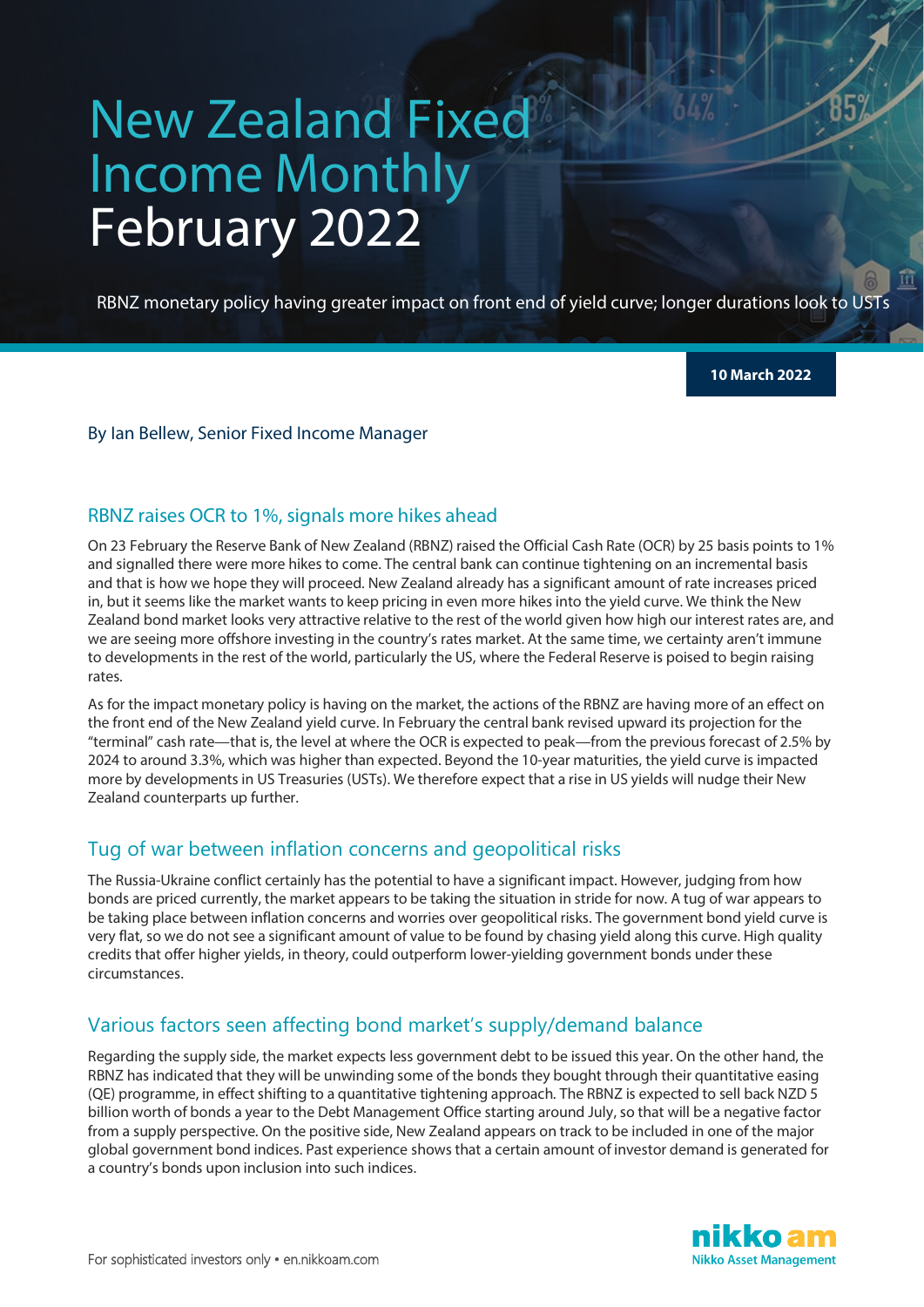**Important information:** This document is prepared by Nikko Asset Management Co., Ltd. and/or its affiliates (Nikko AM) and is for distribution only under such circumstances as may be permitted by applicable laws. This document does not constitute personal investment advice or a personal recommendation and it does not consider in any way the objectives, financial situation or needs of any recipients. All recipients are recommended to consult with their independent tax, financial and legal advisers prior to any investment.

This document is for information purposes only and is not intended to be an offer, or a solicitation of an offer, to buy or sell any investments or participate in any trading strategy. Moreover, the information in this document will not affect Nikko AM's investment strategy in any way. The information and opinions in this document have been derived from or reached from sources believed in good faith to be reliable but have not been independently verified. Nikko AM makes no guarantee, representation or warranty, express or implied, and accepts no responsibility or liability for the accuracy or completeness of this document. No reliance should be placed on any assumptions, forecasts, projections, estimates or prospects contained within this document. This document should not be regarded by recipients as a substitute for the exercise of their own judgment. Opinions stated in this document may change without notice.

In any investment, past performance is neither an indication nor guarantee of future performance and a loss of capital may occur. Estimates of future performance are based on assumptions that may not be realised. Investors should be able to withstand the loss of any principal investment. The mention of individual securities, sectors, regions or countries within this document does not imply a recommendation to buy or sell.

Nikko AM accepts no liability whatsoever for any loss or damage of any kind arising out of the use of all or any part of this document, provided that nothing herein excludes or restricts any liability of Nikko AM under applicable regulatory rules or requirements.

All information contained in this document is solely for the attention and use of the intended recipients. Any use beyond that intended by Nikko AM is strictly prohibited.

Japan: The information contained in this document pertaining specifically to the investment products is not directed at persons in Japan nor is it intended for distribution to persons in Japan. Registration Number: Director of the Kanto Local Finance Bureau (Financial Instruments firms) No. 368 Member Associations: The Investment Trusts Association, Japan/Japan Investment Advisers Association.

United Kingdom and rest of Europe: This document is communicated by Nikko Asset Management Europe Ltd, which is authorised and regulated in the United Kingdom by the Financial Conduct Authority (the FCA) (FRN 122084). This document constitutes a financial promotion for the purposes of the Financial Services and Markets Act 2000 (as amended) (FSMA) and the rules of the FCA in the United Kingdom, and is directed at professional clients as defined in the FCA Handbook of Rules and Guidance.

United States: This document may not be duplicated, quoted, discussed or otherwise shared without prior consent. Any offering or distribution of a Fund in the United States may only be conducted via a licensed and registered broker-dealer or a duly qualified entity. Nikko Asset Management Americas, Inc. is a United States Registered Investment Adviser.

Singapore: This document is for information to institutional investors as defined in the Securities and Futures Act (Chapter 289), and intermediaries only. Nikko Asset Management Asia Limited (Co. Reg. No. 198202562H) is regulated by the Monetary Authority of Singapore. Hong Kong: This document is for information to professional investors as defined in the Securities and Futures Ordinance, and intermediaries only. The contents of this document have not been reviewed by the Securities and Futures Commission or any regulatory authority in Hong Kong. Nikko Asset Management Hong Kong Limited is a licensed corporation in Hong Kong.

New Zealand: This document is issued in New Zealand by Nikko Asset Management New Zealand Limited (Company No. 606057, FSP22562). It is for the use of wholesale clients, researchers, licensed financial advisers and their authorised representatives only.

Kingdom of Bahrain: The document has not been approved by the Central Bank of Bahrain which takes no responsibility for its contents. No offer to the public to purchase the Strategy will be made in the Kingdom of Bahrain and this document is intended to be read by the addressee only and must not be passed to, issued to, or shown to the public generally.

Kuwait: This document is not for general circulation to the public in Kuwait. The Strategy has not been licensed for offering in Kuwait by the Kuwaiti Capital Markets Authority or any other relevant Kuwaiti government agency. The offering of the Strategy in Kuwait on the basis a private placement or public offering is, therefore, restricted in accordance with Decree Law No. 7 of 2010 and the bylaws thereto (as amended). No private or public offering of the Strategy is being made in Kuwait, and no agreement relating to the sale of the Strategy will be concluded in Kuwait. No marketing or solicitation or inducement activities are being used to offer or market the Strategy in Kuwait.

Kingdom of Saudi Arabia: This document is communicated by Nikko Asset Management Europe Ltd (Nikko AME), which is authorised and regulated by the Financial Services and Markets Act 2000 (as amended) (FSMA) and the rules of the Financial Conduct Authority (the FCA) in the United Kingdom (the FCA Rules). This document should not be reproduced, redistributed, or sent directly or indirectly to any other party or published in full or in part for any purpose whatsoever without a prior written permission from Nikko AME.

This document does not constitute investment advice or a personal recommendation and does not consider in any way the suitability or appropriateness of the subject matter for the individual circumstances of any recipient. In providing a person with this document, Nikko AME is not treating that person as a client for the purposes of the FCA Rules other than those relating to financial promotion and that person will not therefore benefit from any protections that would be available to such clients.

Nikko AME and its associates and/or its or their officers, directors or employees may have or have had positions or material interests, may at any time make purchases and/or sales as principal or agent, may provide or have provided corporate finance services to issuers or may provide or have provided significant advice or investment services in any investments referred to in this document or in related investments. Relevant confidential information, if any, known within any company in the Nikko AM group or Sumitomo Mitsui Trust Holdings group and not available to Nikko AME because of regulations or internal procedure is not reflected in this document. The investments mentioned in this document may not be eligible for sale in some states or countries, and they may not be suitable for all types of investors.

Oman: The information contained in this document nether constitutes a public offer of securities in the Sultanate of Oman as contemplated by the Commercial companies law of Oman (Royal decree 4/74) or the Capital Markets Law of Oman (Royal Decree80/98, nor does it constitute an offer to sell, or the solicitation of any offer to buy non-Omani securities in the Sultanate of Oman as contemplated by Article 139 of the Executive Regulations to the Capital Market law (issued by Decision No. 1/2009). This document is not intended to lead to the conclusion of any contract of whatsoever nature within the territory of the Sultanate of Oman.